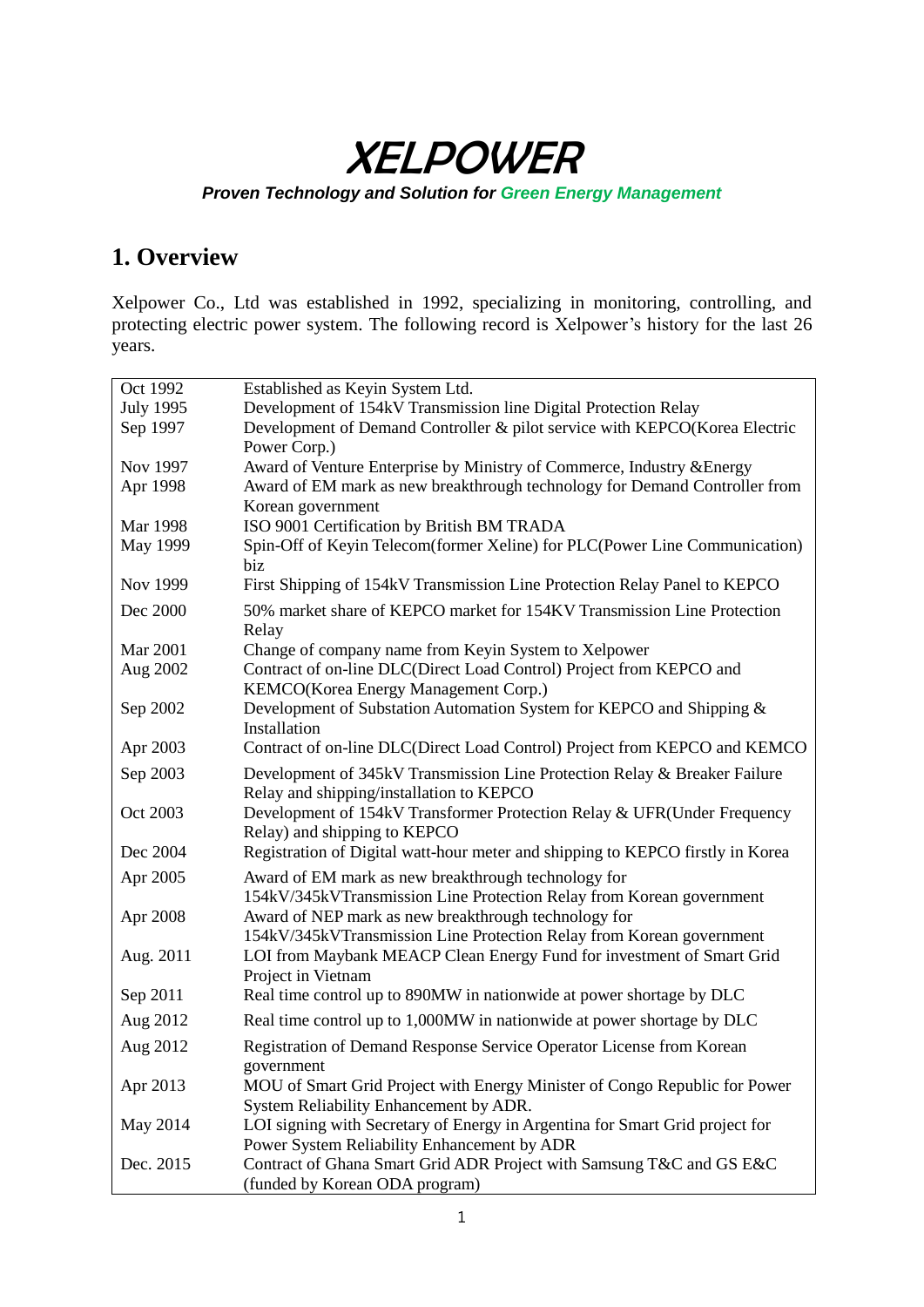

| July 2016 | Agreement of ADR Pilot Project in Spain with GRUPO IMAGIC, S.L.                                                             |
|-----------|-----------------------------------------------------------------------------------------------------------------------------|
| Dec. 2016 | Submission of Feasibility Study Report for Smart Grid ADR Project to Tanzanian<br>Government (funded by Korean ODA program) |
| Jan. 2017 | Approval of Feasibility Study Report for Smart Grid ADR Project from Ghana<br>Power Company (GRIDCo)                        |
| Feb. 2017 | Agreement with Movenergy International S.A. for Sales Agentship                                                             |
| Dec. 2017 | LOI from Frontera Capital Group for investment of Smart Grid ADR Project                                                    |

Real-time information and communication technology (ICT) based **"ADR (Automatic Demand Response) system"** completed in 2001 is one of the most advanced solutions in the world for real-scale electric power energy management. The system delivered to Korea Electric Power Corporation (KEPCO) has been used for on-line monitoring and controlling electrical loads of high voltage and medium voltage customers, and it handles up to 1,357MW across the nation until the end of 2012. This product, named **"Direct Load Control(DLC) / Reliable Demand Response Solution(RDRS)**", is considered one of the most proven load management systems based on the nationwide scale. Xelpower owns several original patents (IPR) and is the leading market shareholder in Korea.

In addition, the digital protection relay for 154KV transmission lines completed in 1999 has been delivered to KEPCO from 2000 in the quantity more than 600 panels. Xelpower is also the leading market shareholder in this market segment. The technology related with digital protection relay for 154 KV system has been exclusively possessed only by the world class heavy electric equipment vendors such as GE, Siemens, ABB, Toshiba and Mitsubishi. However, Xelpower Co., Ltd had successfully developed and commercialized this product, and it was the first and last venture company to have accomplished this task in the world.

Based on such field-proven excellent technologies in the load management area, Xelpower Co., Ltd has been developing next generation technologies and products in the sector of Smart Grid, especially, intelligent demand response solution. Recently Xelpower is expanding his area to Renewable Energy sector as Gasification type Biomass Power Plant with Proprietary technology. These technologies will play a critical role for the implementation of Green Energy in the future. Also, Xelpower will concentrate its efforts on supply of total solution as well as developing of a core technology in this new energy sector.

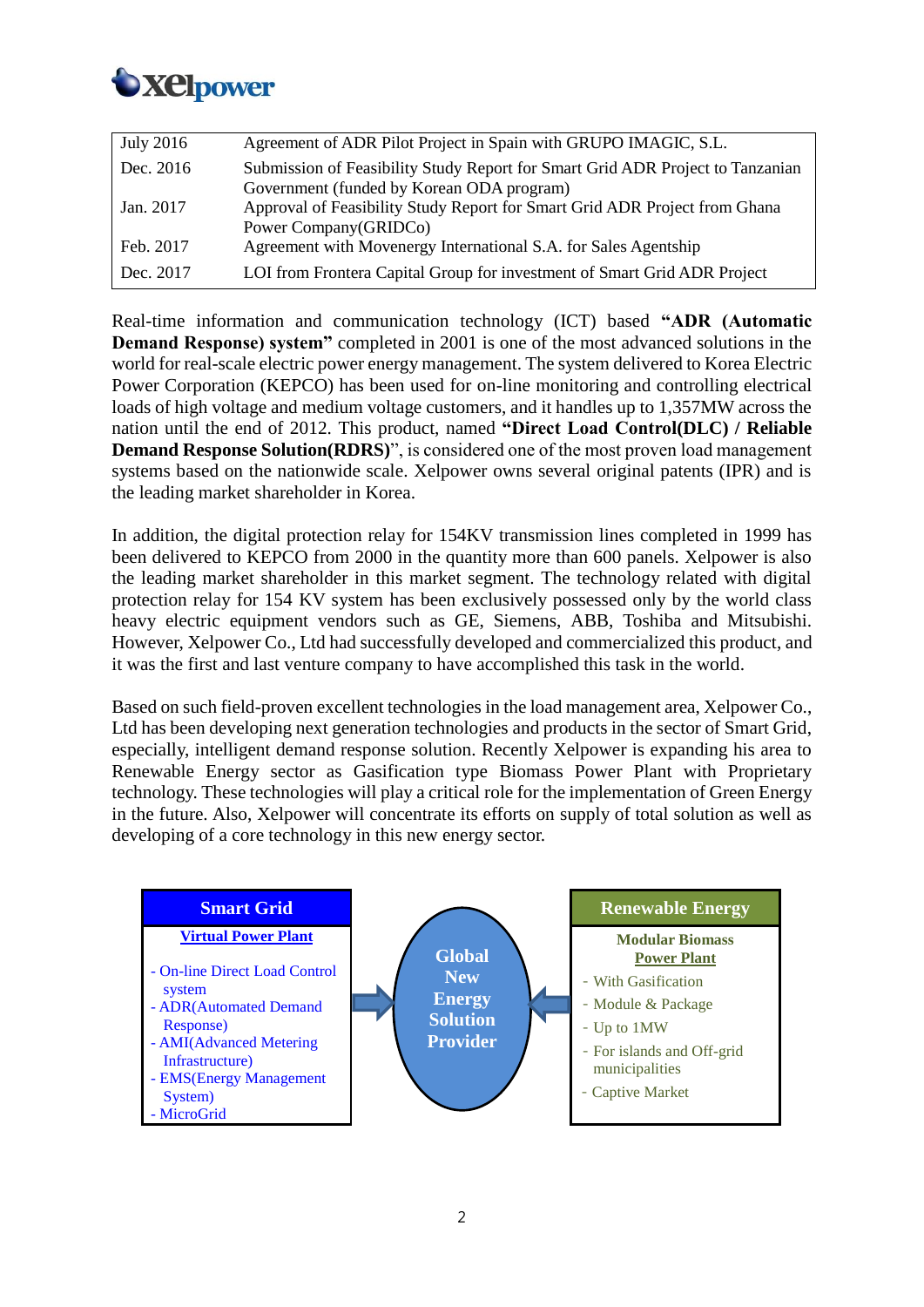

# **2. Product Line**

## ○ **Smart Grid (Virtual Power Plant)**

Black out, brown out, load shedding and other load management activities are frequently occurring in the developing countries because power supply cannot timely match the increasing demand for electricity. More specifically, it is impossible to construct power plants (or transmission line & distribution line) in timely manner to keep up with the explosively increasing electricity demand due to the lead-time of power plant constructions, lack of enormous capital, environmental regulations, etc. In terms of fuel mix for generation, relatively expensive fuels such as oil or gas should be avoided from use during peak time in order to improve generation efficiency & OPEX cost in power company. Moreover, a lot of nuclear power plants in the developed countries are scheduled to be shut down after Fukushima disaster in Japan. However it shall be not so easy to find out any concrete alternative solution to secure power system reliability and be economically operated simultaneously.

In this regard, our IT-based load management system is the optimal solution for securing power system security, minimizing the generation costs through the selective control of loads within a customer, and maximizing the transformer and generator asset values.

A key factor essential for the nationwide peak power management is the two-way automatic control technology, which ensures real time connection of demand and supply and the optimal reduction of customer loads. Power management solution of Xelpower Co., Ltd can control peak power of customers connected with the Load Dispatch Center of the power company and monitor terminal load conditions of customers directly, not only in emergency situations for power system security but also in normal operating conditions for minimizing the tariffs. Such secured nationwide loads are aggregated in a real-time basis, which is operable any time in the country in order to reduce and manage the national energy resources efficiently.

Xelpower Co., Ltd has greatly contributed in increasing power system reliability and reducing CO2 emissions in Korea through IT-based reliable demand response solution (i.e., Direct Load Control system) preferentially to Korea Electric Power Corporation (KEPCO) and Korea Energy Management Corporation (KEMCO) since 2001. Xelpower had installed for approximately 816 high voltage and medium voltage customers within the country as of 2009. KEPCO could control peak power of up to 1,357MW in 2010 in a real-time & ADR basis that had reduced infrastructure investment for power plant construction.

#### **Central Server System**

It supports various ICT-based on-line communication networks (Internet, telephone and mobile communication network) and allows for management of major loads of customers in real time by connecting 'nation-wide EMS(Energy Management System)' to remote EMD(Energy Management Device) installed within customers through exclusive purpose database.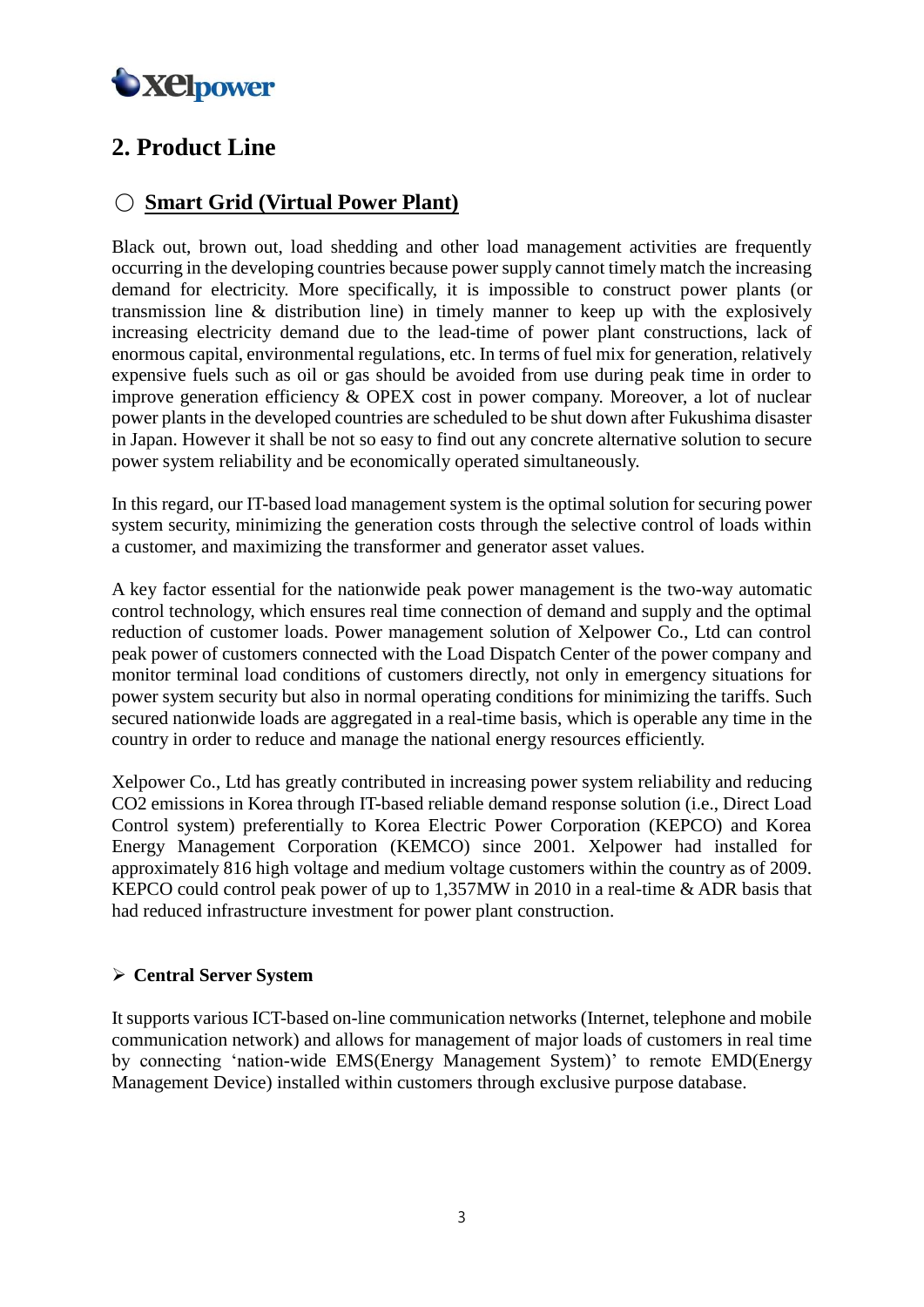

- -Direct load control through interconnection of EMS
- -Management of historical demand of customers
- -Location information of customers
- -Function of data analysis for each area, load significance
- -Function of data analysis for customer load patterns
- -Remote setting of EMD



<Central Dispatch Center>



< DLC Center Server>

| <b>Michael Advisers in</b><br><b>KEPCODLC</b> | 4844478<br>Clare our Share                      | <b>HIM B IS.</b><br>(Service Store)                               | 44.47<br><b>Browns Green</b> |                                             | 103.98<br><b>AL ENGINEER</b> | 0.18398<br>(A444) |                                                         |                                  | 410123156<br>AMOND US | $-100$<br><b>TRA</b> NS<br><b>TELL</b> |
|-----------------------------------------------|-------------------------------------------------|-------------------------------------------------------------------|------------------------------|---------------------------------------------|------------------------------|-------------------|---------------------------------------------------------|----------------------------------|-----------------------|----------------------------------------|
|                                               | <b>THY</b><br><b>TO 510</b>                     | <b>CALL AND WALL</b><br><b>PRINCIPAL MAY</b><br>The and I has set | <b>STATISTICS</b><br>---     | <b>THE CONTROL</b><br><b>Milliard Corp.</b> | m<br>200400 1074318          | $-102$            | <b><i><u>CHICK INT</u></i></b><br><b>WELL-ONE CARDS</b> | <b>Milliarder, Called A.1.1.</b> |                       |                                        |
|                                               |                                                 |                                                                   |                              |                                             | <b>DO RY</b>                 |                   |                                                         |                                  |                       |                                        |
|                                               |                                                 |                                                                   |                              |                                             | 716                          |                   | <b>ROCKI</b>                                            | WHOCRE                           | (9.76)(8.8)           |                                        |
|                                               |                                                 |                                                                   |                              |                                             | 100.483                      |                   | $\sim$                                                  | $\infty$                         | 1,500,007             |                                        |
|                                               | <b>LEBRATE</b>                                  |                                                                   |                              |                                             | 長分 下途 小童子                    |                   | <b>SEP</b>                                              | $\overline{1}$                   | 1.074.076             |                                        |
|                                               | <b>STOVE TANK</b>                               |                                                                   |                              |                                             | <b>MOUND 487</b>             |                   | <b>CALL</b>                                             | $\sim$                           | 109, 311              |                                        |
| $+$ 0.000 a.                                  | <b>REVIEW</b><br><b>SYSTEM</b> P<br><b>STAT</b> | a Bergerad                                                        |                              |                                             | <b><i>RHYS RINN</i></b>      |                   |                                                         |                                  |                       |                                        |
| $+487448$                                     | peami +1                                        | <b>FINE</b><br><b>MORNI</b>                                       |                              |                                             | 24                           |                   | 0.0001                                                  | 1 1010 012 311                   | 2010/08/1             |                                        |
| $+483.99$                                     | <b>REGIST</b>                                   |                                                                   |                              |                                             | 12世の世下                       |                   | $\sim$                                                  | ٠                                | <b>COLOR</b>          |                                        |
|                                               | $-0.01$                                         |                                                                   |                              |                                             | \$11,92,052                  |                   | $^{+}$                                                  | $\alpha$                         | <b>MARIE</b>          |                                        |
| $-0.002579791$                                |                                                 |                                                                   |                              |                                             | <b>MO 24 GR2</b>             |                   | ×                                                       | ×                                | 35, 24, 2             |                                        |
| <b>A can were</b>                             | ARRIVE NO TAX                                   |                                                                   |                              |                                             |                              |                   |                                                         |                                  |                       |                                        |
| $\blacktriangleright$ 8.4918 (appl)           |                                                 |                                                                   |                              |                                             |                              |                   |                                                         |                                  |                       |                                        |
| 7.46310438<br><b>WILM PHOENEY</b>             | $-0.0133$<br>-                                  | NAME                                                              | <b>PERMIT</b>                |                                             | <b>WID MALO CR 1</b>         |                   | 1930 Portugales                                         | <b>AGCSTERING A CR3</b>          | <b>MOLDEN PHOTOS</b>  |                                        |
| $+$ <i>Difficient</i>                         | <b>DADAME RP</b>                                | For the                                                           | ٠                            |                                             |                              |                   | 12,000                                                  | 3                                | ×                     |                                        |
| $+0.01$ (2004)3                               | <b>RUB</b>                                      | Fat 16                                                            | s                            |                                             |                              |                   | 1,900                                                   | ×                                | ×                     |                                        |
| <b>V TuC Plutato</b>                          | <b>NATE(0) (652)</b>                            | <b>TRUE</b>                                                       | ٠                            |                                             |                              |                   | 1,886                                                   | v                                | $\overline{a}$        |                                        |
| v GC Como                                     | <b>MILLION</b>                                  | <b>EM.IR</b>                                                      | $\overline{a}$               |                                             |                              |                   | 300                                                     | $\alpha$                         | $\overline{a}$        |                                        |
| $\blacktriangleright$ 1819-0031               | <b>MEEDS 2N</b>                                 | <b>Total</b>                                                      | ×                            |                                             | ٠                            |                   | 1.546                                                   | ×                                | Same                  |                                        |
| $-300.011$                                    | THE RESIDENCE OF CONTRACTOR                     | toksa                                                             | ٠                            |                                             |                              |                   | 1,588                                                   | ٠                                | $\overline{1}$        |                                        |
| $-8000$                                       | during (S) winkin                               | trium                                                             | ٠                            |                                             | ä                            |                   | 4,998                                                   | ٠                                | 4.272                 |                                        |
| $-292268$                                     | <b>WEATER</b>                                   | <b>Trime</b>                                                      | ×                            |                                             | ×                            |                   | 43,000                                                  | ×                                | 3.008                 |                                        |
| $\blacktriangleright$ BLC m.                  | 4019181-010 1439                                | Tokock                                                            | $\alpha$                     |                                             | ٠                            |                   | 10,000                                                  | ×                                | mix                   |                                        |
|                                               | 1/1899                                          | <b>TITLER</b>                                                     | $\overline{a}$               |                                             | ×                            |                   | 2.750                                                   | ×                                | <b>Lette</b>          |                                        |
|                                               | andating (b)                                    | Tohod                                                             | ×                            |                                             | ×                            |                   | 1,188                                                   | $\lambda$                        | 2.505                 |                                        |
|                                               |                                                 |                                                                   |                              |                                             |                              |                   |                                                         |                                  |                       |                                        |

<DLC Center Server Screen>

#### **Customer System**

The EMD device installed in the distribution panel of the customer monitors and automatically controls the loads of the customer by itself, or it enables remote control by DLC/RDRS central server in the center. In addition, the RCU(Remote Control Unit) devices make it possible to connect/disconnect and manage remote loads in the customer based on wire or wireless communication network and take charge of supporting the function of Measurement and Verification of power where power system protection function and power quality analysis functions can be added.

- Accuracy of 0.5 class measurement
- Measurement of 3-phase voltage/current, power factor, frequency, and power (measurement and analysis of 15 times frequency harmonic wave)
- Automatic control function of power load
- Predictive Management of demand prior to peak times
- Execution of direct load control function by being connected with remote server through various communication networks
- Execution of power quality analysis function and power protection function



<EMD (Energy Management Device)>



<RCU (Remote Control Unit)>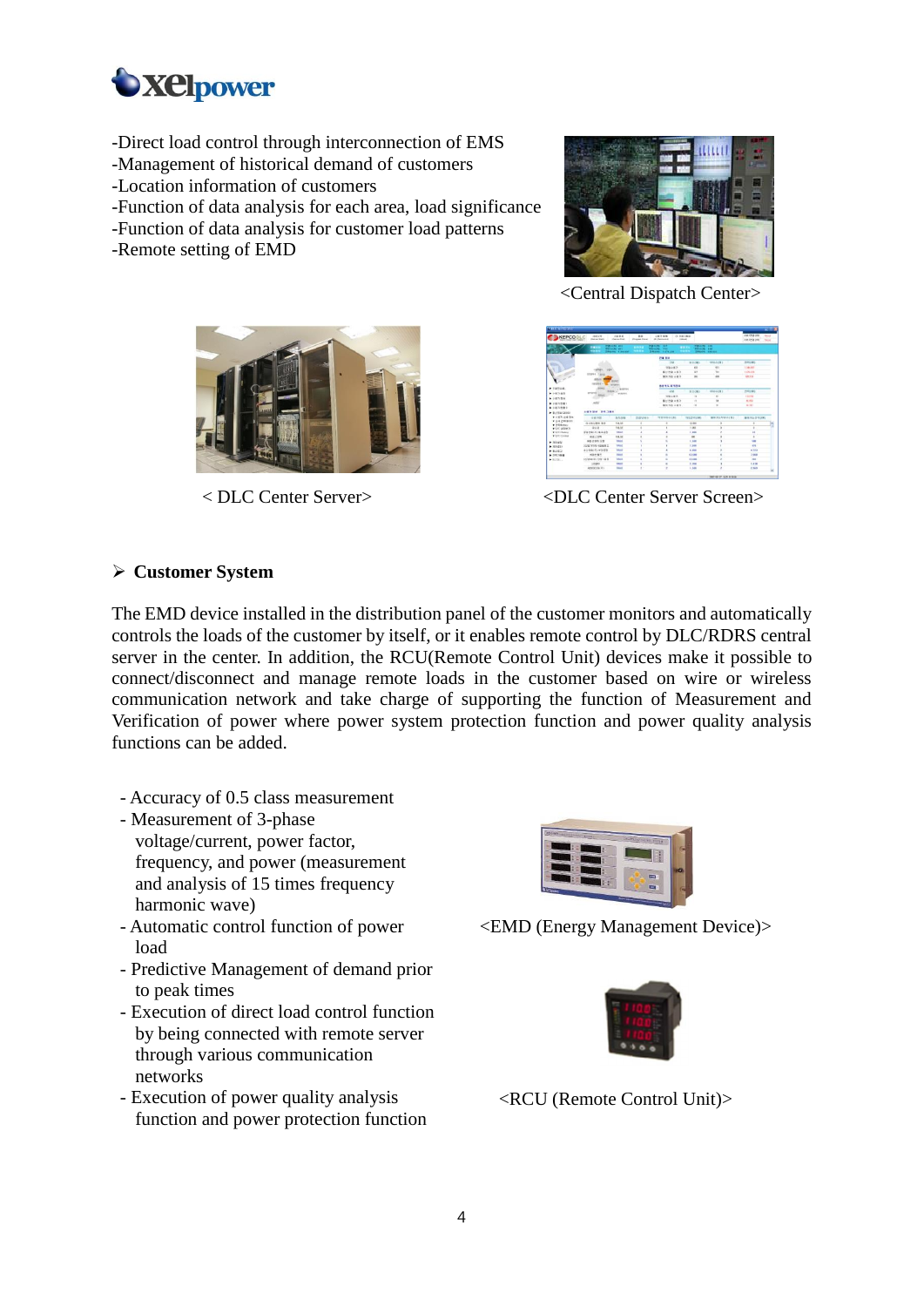

## ○ **Renewable Energy (Modular Biomass Power Plant)**

Xelpower's Biomass Power Plant (BPP) based on Gasification process is very environmentfriendly solution in comparison of existing BPP based on STG(Steam Turbine Generator) method. It is designed for less air pollution and small cooling water without direct burning process. It offers a win-win strategy for both government/power authority and customers. It follows recent international trends for Green Energy/CO2 reduction.

It is a proven technology by our partners, who have extensive experience in deploying the system in sites in Malaysia, Indonesia and Thailand for many years. This was the first generation system of Gasification based BPP. Now it is upgraded to the second generation convergence system with a modular and package structure using Korean world best shipbuilding technology.



<System Configuration>

Recently the need for Renewable Power Generation in developing countries' islands and offgrid regions was getting higher due to a lot of natural resources for renewable generation. Moreover most of them have been suffering from serious power shortage due to a lack of power generation for many years. On this regards, our environmental friendly BPP by Gasification process would be very timely and adequate in the aspect of a more green power generation and reliability of power grid.

# **3. Prospects**

Recently, under the COP21 framework, the role of Economical and Reliable Demand Response programs in Smart Grid has become very important to diminish  $CO<sup>2</sup>$  emissions from electricity sector, to decrease the market price of electricity, to reduce the customer bill, and to increase the power system security. The conventional load management system is evolving into the economical demand response scheme by combining ICT technologies, smart meter